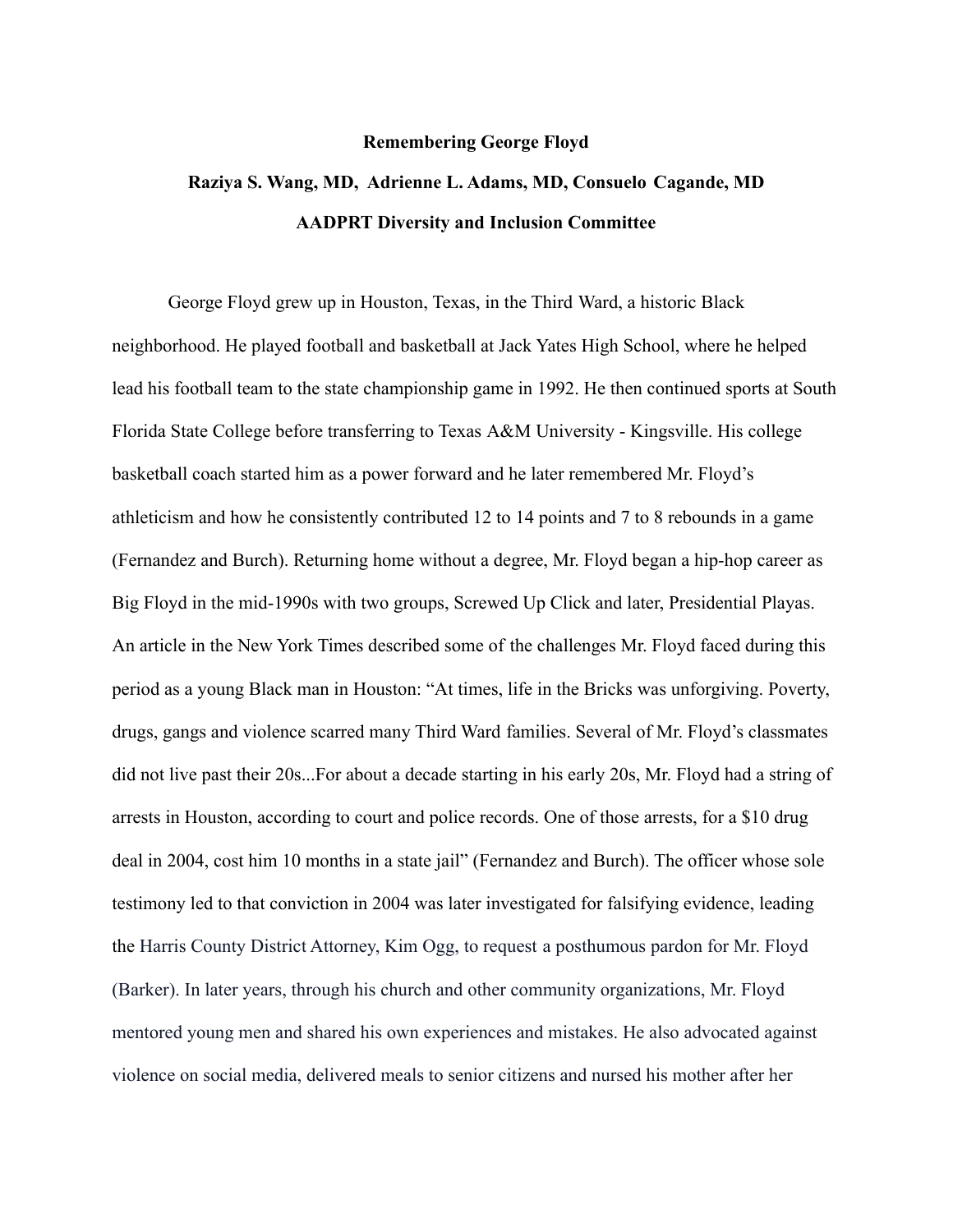stroke (Kantor). In 2014, Mr. Floyd moved to Minneapolis for a fresh start. Like many Americans, he lost his job in security due to the COVID-19 pandemic in early 2020 (Rao). On May 25, 2020 a store clerk alleged that Mr. Floyd passed a counterfeit \$20 bill and called the police. And then, seventeen-year-old Darnella Frazier captured a video that would no longer allow non-Black Americans to turn a blind eye to police brutality and structural racism in Black communities. Many around the world watched, from a Black teenage girl's viewpoint, former Minneapolis police officer and now convicted murderer, Derek Chauvin, kneel on Mr. Floyd's neck for 9 minutes and 29 seconds while Mr. Floyd pleaded for help and for his mother. Personal friend and NBA star, Stephen Jackson, told the New York Times, "'I tell people all the time, the only difference between me and George Floyd, the only difference between me and my twin, the only difference between me and Georgie, is the fact that I had more opportunities'...later adding, 'If George would have had more opportunities, he might have been a pro athlete in two sports'" (Fernandez and Burch). Mr. Floyd was survived by five children, including a 6 year old daughter, and two grandchildren ("George Floyd").

The anniversary of Mr. Floyd's murder this month reminds us that a murder conviction isn't the final resolution. We must keep our focus on rectifying the structural inequities embedded in our society that contributed to Mr. Floyd's untimely death. As psychiatry educators, we must focus even more intently on the structural inequities embedded in psychiatry, where we hold the direct power to make change. Self-education, awareness, and anti-racist mindsets are a beginning, but they are not enough. Real change requires attention to the insidious ways that inequity is perpetuated by its structure in our everyday lives and practice.

During President Biden's first speech to Congress it was noted that for the first time we had a female Speaker of the House and a woman of color Vice President of the United States.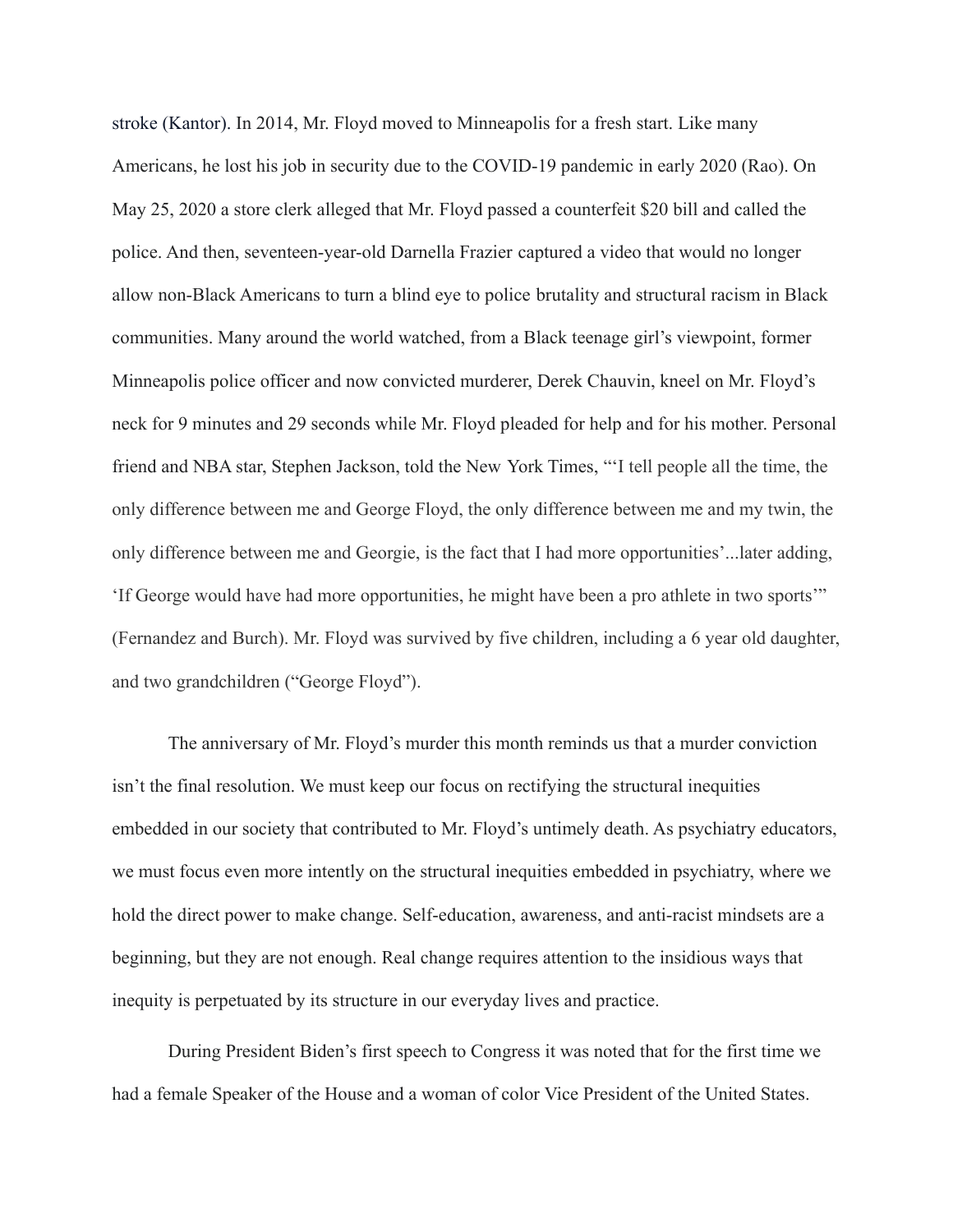The question was then raised by politicians, pundits, journalists among others, "Is America racist?" That question, although valid, is beyond the scope of this article, but what is tangible and continues to be a recurring problem is the persistence of structural racism and healthcare disparities. Great strides have been made in American history such as the Civil Rights movement begun in 1955 and the passing of the Civil Rights Act of 1964 which outlawed discrimination based on race, color, religion, sex, national origin, and later sexual orientation and gender identity. However, in 2021, our great nation is still struggling with racism, misogyny, xenophobia, homophobia, transphobia, and an intolerance of people perceived as different from a cis-gender-white-male. These difficult truths are repeatedly demonstrated in our continual news cycle and seen played out in our healthcare system.

Health inequity continues to be a glaring issue which was made more apparent during the COVID-19 pandemic. African Americans are 2.4 times more likely to die from COVID-19 as compared to non-Latino Whites (Peteet). Healthcare disparities cannot be pinpointed to a single cause but implicit bias is a noted factor. There are still physicians who base their clinical skills on unsubstantiated beliefs or attitudes that African Americans have a higher pain tolerance than White counterparts and thus do not provide appropriate pain management to their African American patients (Pereda and Montoya). It has been shown in studies that Latinx patients typically receive inferior care related to several factors including barrier to access, substandard treatment, and poor follow up in comparison to Non-Latinx Whites (Mimi et al.).

In psychiatry, there has been a push to provide more culturally competent care while addressing structural racism. During his Presidential term in the American Psychiatric Association (APA), Dr. Jeffery Geller formed a *Task Force to Address Structural Racism Throughout Psychiatry* that was charged to provide educational resources about APA's current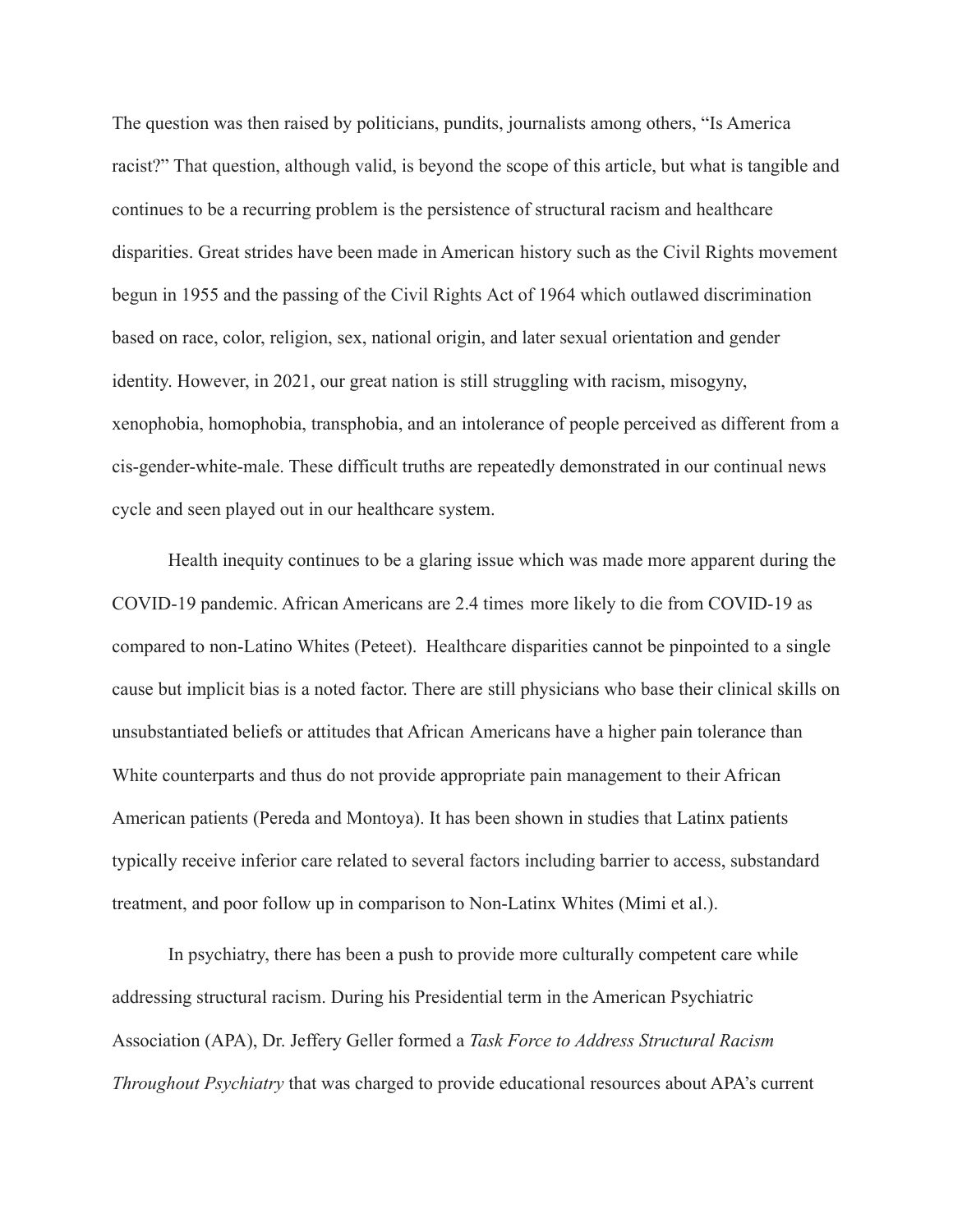impact of structural racism on mental health and recommend actionable recommendations for change to eliminate structural racism in the APA. Unfortunately, we as psychiatrists still perpetuate mental health care disparities including diagnosing African Americans more often with Schizophrenia than their White American counterparts and significantly less often prescribing African Americans lithium and SSRI antidepressants while significantly more often prescribing them first-generation antipsychotics and any antipsychotic than patients of other racial groups (Gara et al.). In children, a longitudinal study demonstrated that minority children are more likely to be labelled unruly or disruptive and less likely to be diagnosed with ADHD as well as less likely to be medically treated than White children within the same age group (Morgan et al). Several studies including a systematic review have found concerning themes such as African American youth are more frequently diagnosed with psychotic and disruptive behavior disorders and less likely diagnosed with mood or substance use disorders; Latinx youth are more frequently diagnosed with substance use and disruptive behavioral disorders and less often with ADHD (Liang et al.).

As insurmountable as these structural inequities may seem, we all, as leaders in psychiatry, must dig deep for the persistence and tenacity to make change in the areas we oversee. We don't have the option to say, I've already tried *and it's too hard.* So, what can we do?

Despite the tumultuous year we have experienced, many physician leaders in organizations such as American Academy of Child & Adolescent of Psychiatry, American Medical Association, APA , Association of American Medical Colleges, and AADPRT have acknowledged that not only is it important to stand in solidarity with communities of color, but to also be an antiracist. Many organizations such as AADPRT have begun the introspective dialog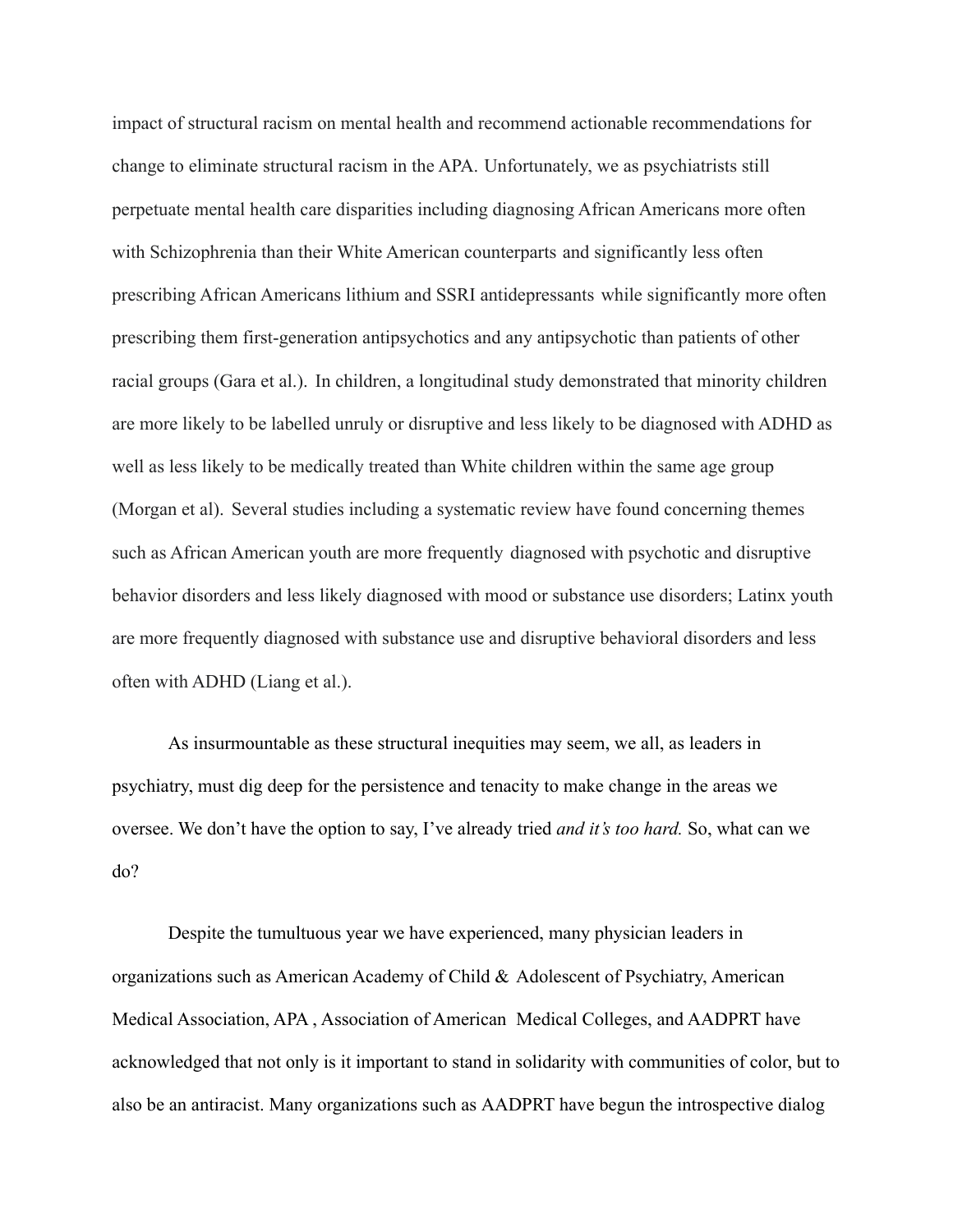of how to be truly an inclusive diverse and equitable organization. AADPRT has hired a diversity and inclusion consultant, Dr. Kenneth Hardy, who will lead multiple focus groups including program administrators (PAs), steering committee, and general members with an emphasis on examining member experiences within the organization. As an AADPRT member, you may sign up for a focus group, for AADPRT's DI committee or support your colleagues in doing so. However, incorporating ally and anti-racism practices are not only part of the national message but can be implemented within your own residency or institution.

Here are some beginning ideas:

As a program director, a chair or vice chair, a supervisor or a clinical psychiatrist:

- Review clinical practice at the individual / clinic / or institutional level level at your organization and identify inequities. Then, implement and test interventions. This could be a meaningful and impactful quality improvement project for your psychiatry residents or fellows (Cerdeña et al.).
- Train your residents and fellows, the next generation of psychiatry leaders, in structural competency (Neff et al.), advocacy (Li ), and anti-racism (Williams). Get them involved in your program or institution's Diversity and Inclusion committee if you have one; if not, form one.
- Re-examine your program's recruitment efforts. Are you screening out candidates based solely on the USMLE when there is evidence that standardized testing may reflect structural access rather than knowledge or aptitude? Are you focusing on prestigious medical school awards or honor societies when Black students are 6 times less likely to be inducted to the AOA? Are you aware that in the MSPE, faculty are more likely to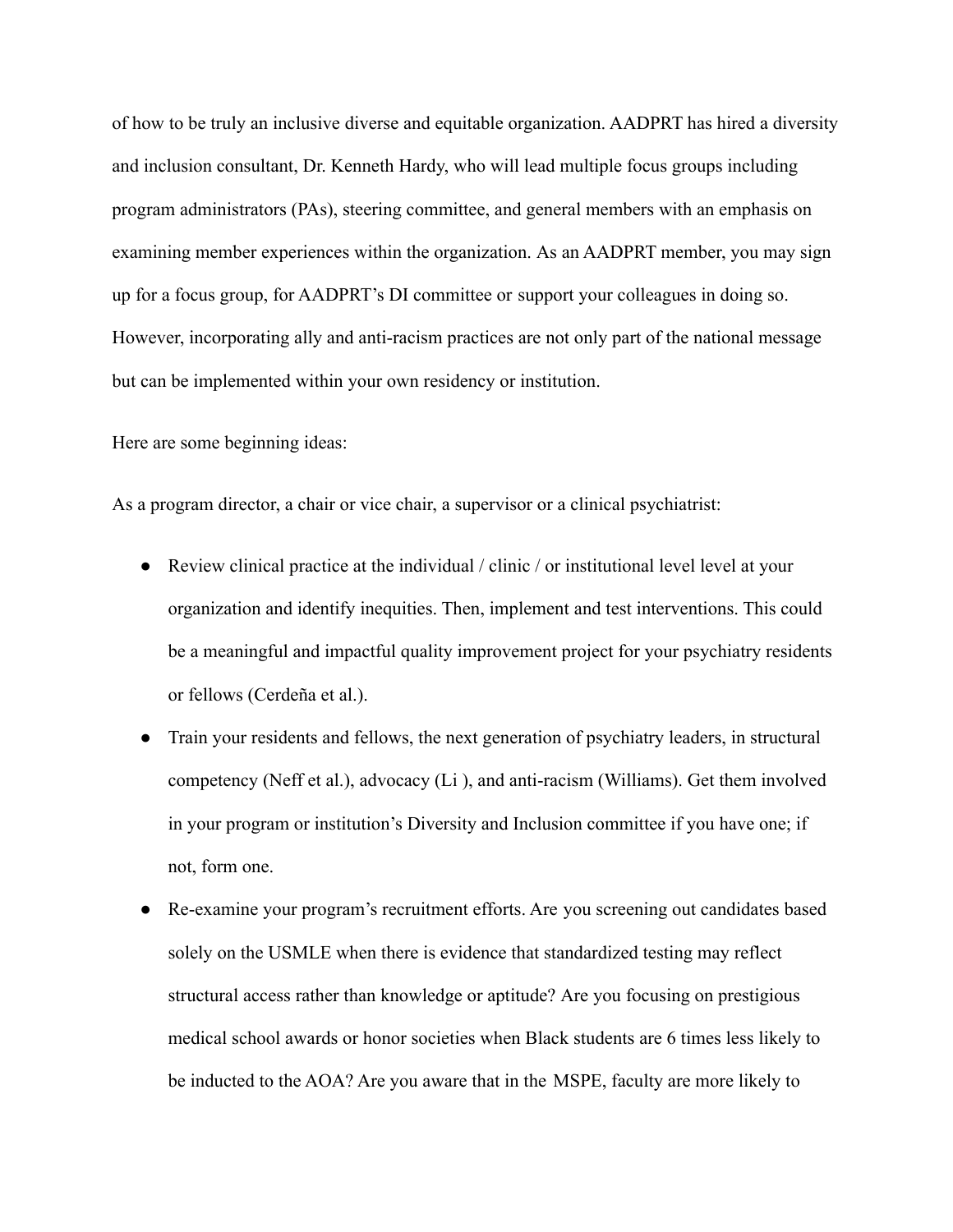describe White medical students as "excellent," "outstanding," and "best," while describing Black medical students as "competent" (Ross)? With these structural inequities in mind, can you change your assessment and rating of candidates? Can you include holistic review?·

- Participate in changing the structural inequities faced by medical students of color as outlined above. For example, study the recommendation letters and honor society inductions at your medical school based on students' race and suggest changes if needed. Review your own letters of recommendation for biased language and make adjustments.
- After the recruitment cycle, evaluate the total number and percentage of historically excluded and underrepresented groups in medicine (HEURGM) in the applicant pool, the percentage of HEURGM interviewees, the percentage of HEURGM that match into the program, and how inclusive HEURGM applicants felt the recruitment process was (Wilson et al.).
- Re-examine your program and institution's culture. What is the experience of faculty, trainees and staff who self-identify as Black, indigenous and/or people of color (BIPOC)? What do BIPOC residents and faculty suggest to improve the program's culture and educational structures? Does your institution have a mechanism for reporting and addressing mistreatment (Goldenberg et al.)?
- Mentor, sponsor, and champion BIPOC residents and faculty towards their leadership goals and begin to close the gaps in diversity at the medical school faculty and dean levels (AAMC). Critically evaluate current programs at your institution that ostensibly aim to improve diversity but may overburden BIPOC faculty and trainees by requiring extensive application processes for access to resources (e.g. mentorship, training in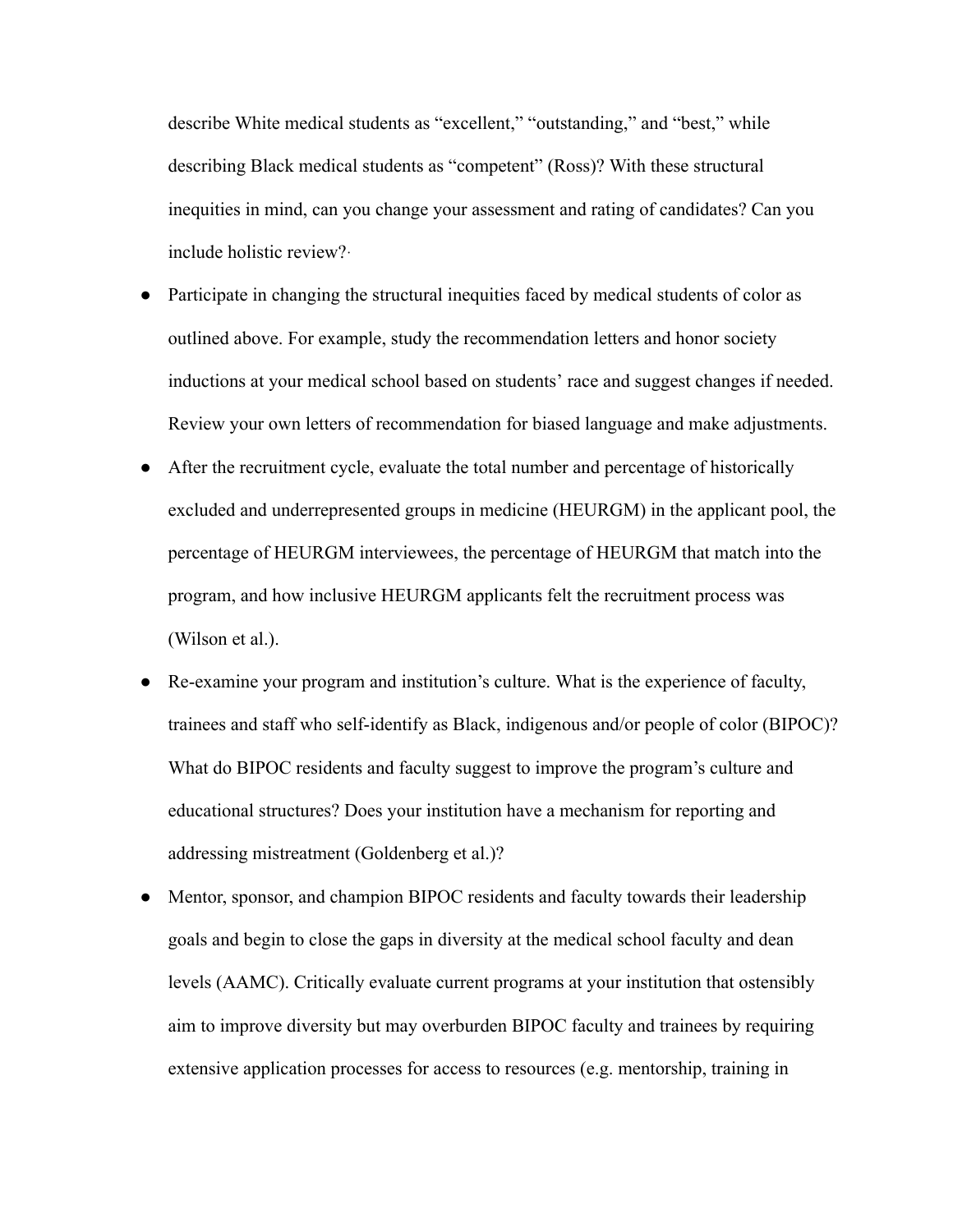academic writing, leadership coaching) that White faculty and trainees access without additional work.

• Participate in AADPRT's anti-racism, diversity and inclusion efforts, join a committee of interest such as the DI Committee, IMG Caucus, and/or the Allyship meetings offered monthly.

Of course, you can't do all, or really any of these things alone. The most important step in anti-racism is finding partners and creating a community that works together to make change. Let's make AADPRT that community.

## **Bibliography**

- AAMC. "Diversity in Medicine: Facts and Figures 2019." *AAMC Data and Reports*, https://www.aamc.org/data-reports/workforce/report/diversity-medicine-facts-and-figures -2019.
- Barker, Aaron. "Harris County DA requests posthumous pardon for George Floyd in 2004 drug conviction." *Click2Houston.com*, 29 April 2021, https://www.click2houston.com/news/local/2021/04/29/harris-county-da-requests-posthu mous-pardon-for-george-floyd-of-2004-drug-conviction/.
- Cerdeña, Ignacio, et al. "Racial and Ethnic Differences in Psychiatry Resident Prescribing: a Quality Improvement Education Intervention to Address Health Equity." *Academic Psychiatry*, vol. 45, no. 1, 2021, pp. 13-22. *PubMed*, https://pubmed.ncbi.nlm.nih.gov/33495966/.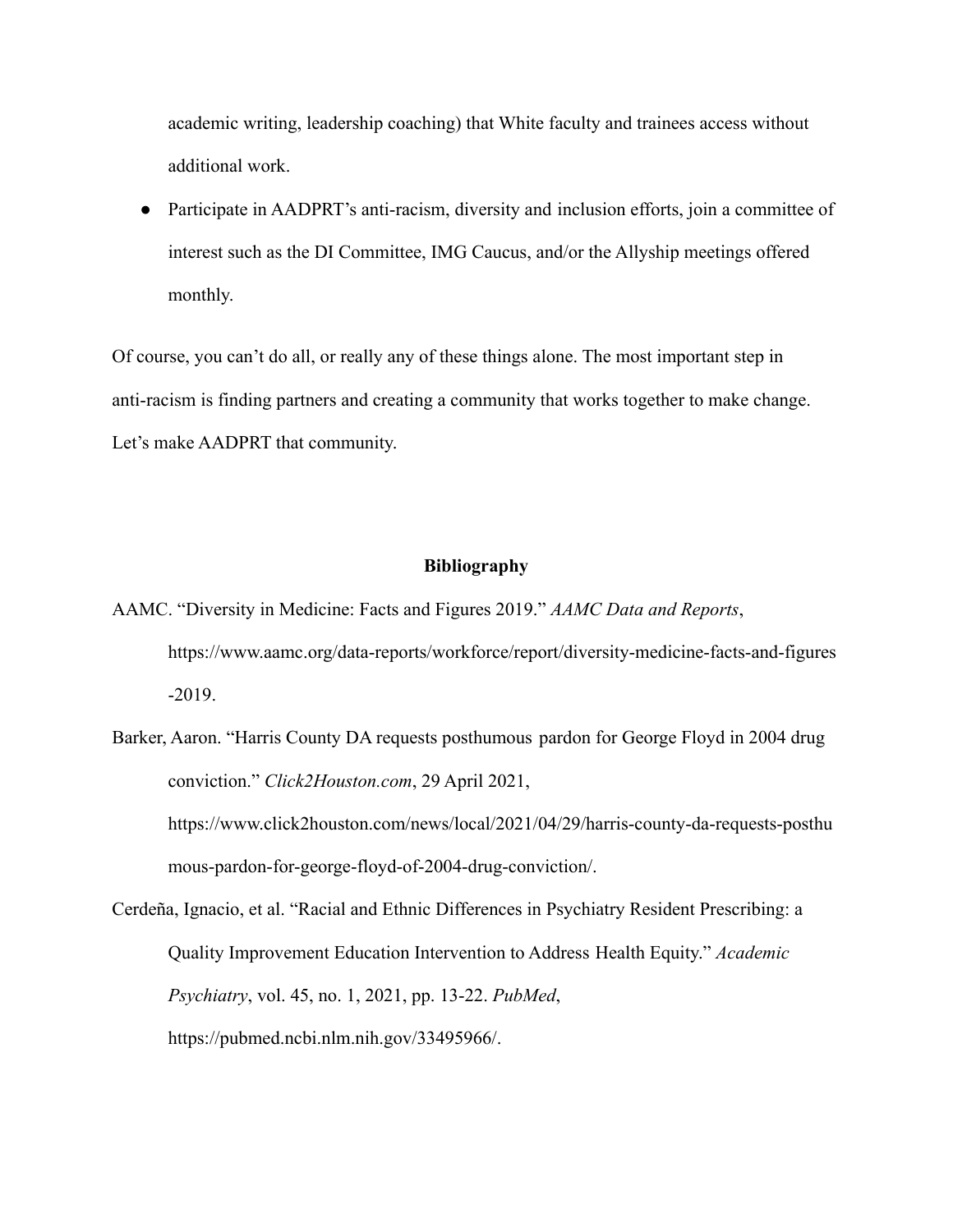- Fernandez, Manny, and Audra D.S. Burch. "George Floyd, From 'I Want to Touch the World' to 'I Can't Breathe.'" *The New York Times*, 20 April 2021, https://www.nytimes.com/article/george-floyd-who-is.html.
- Gara, Michael A., et al. "Influence of patient race and ethnicity on clinical assessment in patients with affective disorders." *Arch Gen Psychiatry*, vol. 69, no. 6, 2012, pp. 593-600.
- "George Floyd." *Wikipedia*, https://en.wikipedia.org/wiki/George\_Floyd#cite\_note-42. Accessed 6 May 2021.
- Goldenberg, Matthew N., et al. "ERASE: a New Framework for Faculty to Manage Patient Mistreatment of Trainees." *Academic Psychiatry*, vol. 43, no. 4, 2019, pp. 396-399. *PubMed*, https://pubmed.ncbi.nlm.nih.gov/30523539/.
- Kantor, Wendy Grossman. "Years Before George Floyd Cried Out for Late Mom in Final Moments, He Nursed Her After Stroke." *People.com*, 10 June 2020, https://people.com/crime/george-floyd-mother-nursed-her-after-stroke/.
- Li, Luming. "A Call for Advocacy: How Residents Can Help Decrease Barriers to Psychiatric Care." *The American Journal of Psychiatry Residents' Journal*, vol. 11, no. 4, 2017. *PubMed*, https://psychiatryonline.org/doi/10.1176/appi.ajp-rj.2016.110403.
- Liang, June, et al. "Mental Health Diagnostic Considerations in Racial/Ethnic Minority Youth." *J Child Fam Stud.*, vol. 25, no. 6, 2016, pp. 1926-1940.
- Mimi, chapman v., et al. "Making a difference in medical trainees" attitudes toward Latino patients: A pilot study of an intervention to modify implicit and explicit attitudes." *Social Science & Medicine*, vol. 199, no. 2018, 2017, pp. 202-208.